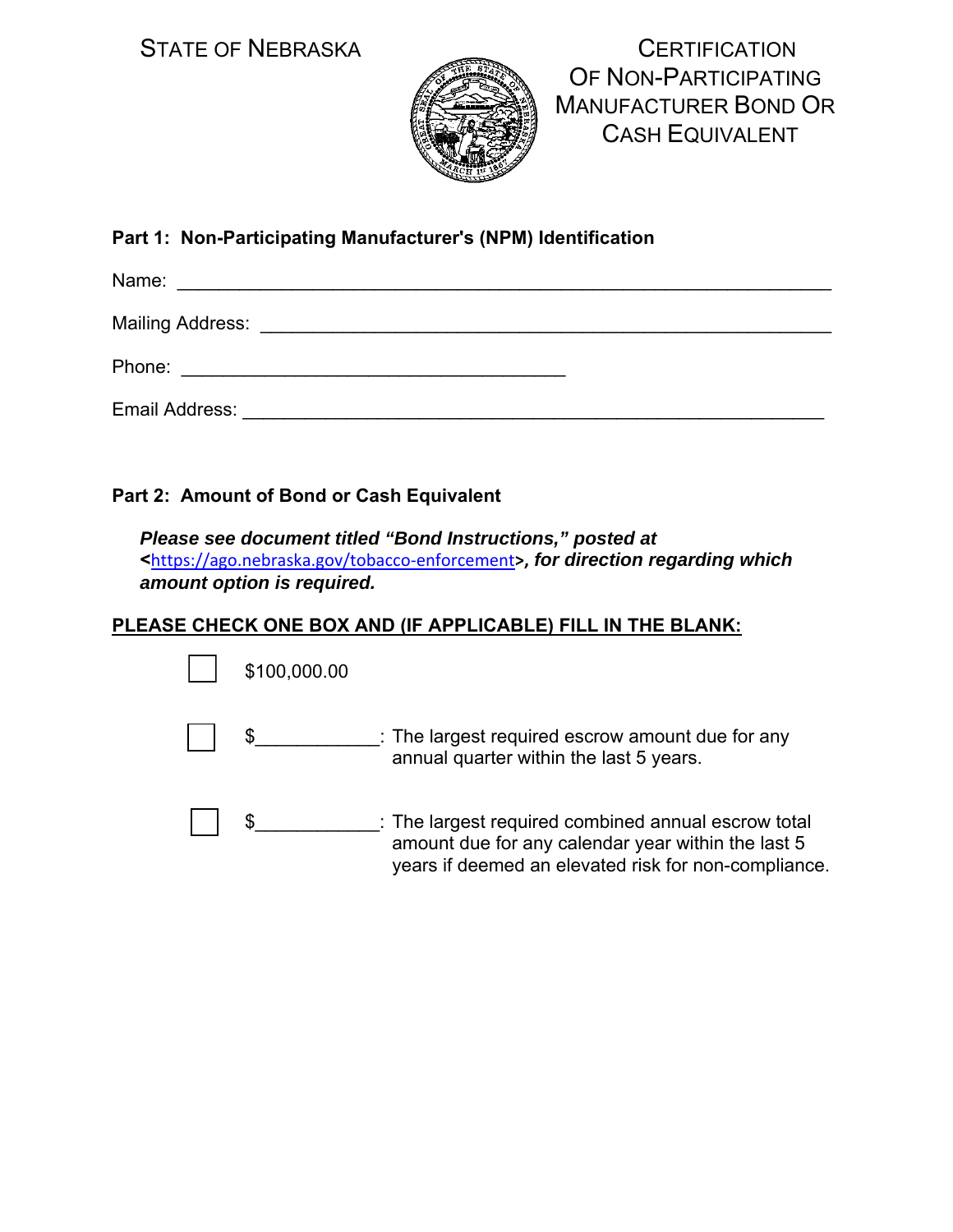### **Part 3: Cash Equivalent (if applicable)**

| Financial Institution: ________________<br><b>Name</b>                                         |
|------------------------------------------------------------------------------------------------|
| <b>Mailing Address</b>                                                                         |
| <b>Account Number:</b>                                                                         |
|                                                                                                |
| Date Nebraska Attorney General's Office (NAGO) Approved Account Agreement for Said<br>Account: |

*Note: Proof of deposit from financial institution must be attached.* 

# **Part 4: Corporate Surety Bond (if applicable)**

| Bond Number: <u>__________________________</u> |                        |  |
|------------------------------------------------|------------------------|--|
|                                                |                        |  |
|                                                | Name                   |  |
|                                                | <b>Mailing Address</b> |  |
| <b>Effective Date:</b>                         |                        |  |
| Date NPM Bond filed with NAGO:                 |                        |  |